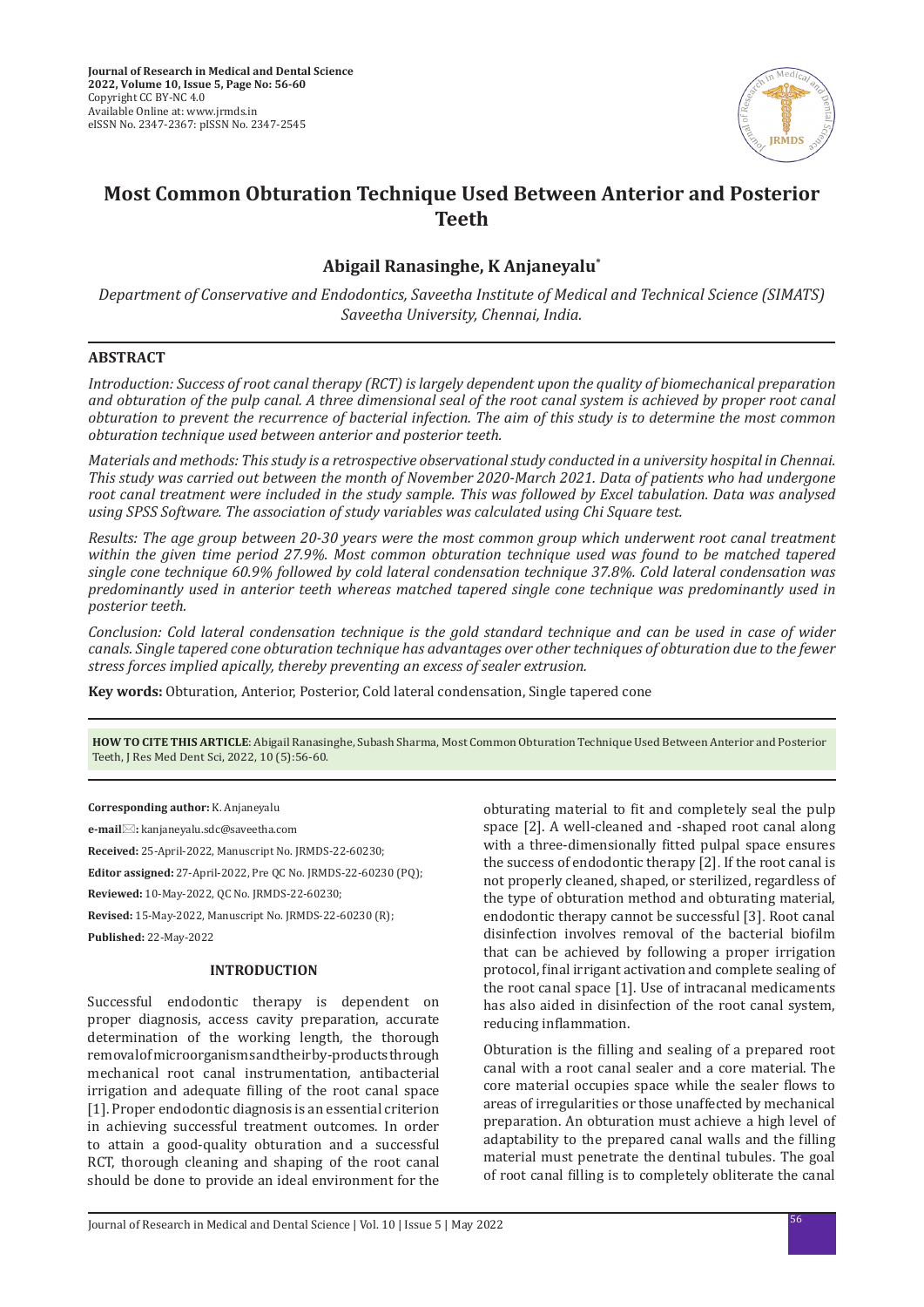space with a stable, nontoxic material and at the same time creating a hermetic seal to prevent the movement of tissue fluids, bacteria or bacterial by-products through the filled canal [4]. A three dimensional seal of the root canal system is achieved by proper root canal obturation to prevent the recurrence of bacterial infection. The microleakage between the root canal and the periapical tissues is hindered leading to death of any surviving microorganisms. This prevents the entry of nutrients and toxic bacterial products into the periapical tissues [5].

Various Obturation techniques used for filling the root canal system include lateral compaction, warm vertical compaction, and carrier-based obturation techniques. Cold Lateral compaction of GP is the gold standard technique [6]. This technique involves placing a single cone of gutta-percha (GP) with sealer in the prepared root canal and adding secondary GP cones that are compacted together with the use of a spreader. The cones stay together due to frictional grip and the presence of a sealer [7]. Although a time-consuming procedure, lateral condensation is preferred due to its low cost and controlled placement of GP in the canal [8]. The final mass is not homogenous and consists of numerous GP cones pressed together with the sealer filling most spaces in between. This technique of obturation is preferred in case of wide canals [9]. Disadvantages of lateral compaction technique to other techniques are that this technique of obturation cannot fill the root canal irregularities. In Carrier-based obturation technique, endodontic files are coated with thermoplasticized guttapercha [10]. Disadvantages of Lateral compaction and warm vertical compaction include lack of gutta-percha homogeneity, a high percentage of endodontic cement at the apical portion of the root and apical extrusion of gutta-percha. To overcome these disadvantages a single cone obturation technique was introduced.

The Single cone obturation technique is simpler than other techniques of obturation because of factors such as the operator is subjected to less fatigue and this technique of obturation is a more passive technique of obturation inducing lesser strain on the root canal system [11].

The single-cone technique of obturation uses a single cone with different tapers. This technique of obturation reduces the working time, allows faster filling, and is a less fatigue technique. This technique of obturation is similar to other techniques in terms of quality of the obturation, apical microleakage and bacterial penetration. Our team has extensive knowledge and research experience that has translate into high quality publications [12-31].

## **MATERIALS AND METHODS**

## **Study design**

This study was a retrospective observational study conducted in a university setting. Approval for the project was obtained from the Institutional Review Board of Saveetha Institute of Medical and Technical Sciences, Chennai, India.

## **Sampling**

10-fold serial dilutions for the collected saliva samples were prepared using sterile normal saline. Inoculate dilutions 10-3 on Sucrose- Bacitracin Agar (SB20) incubated first anaerobically for 48 hrs. at 37°C then aerobically incubated within 37°C for 24 hrs [8]. Data of patients were reviewed and then extracted. All patients who underwent endodontic treatment within 18-60 years in the given duration of time period were evaluated. Only relevant data was included to minimize sampling bias. Simple random sampling method was carried out. Cross verification of data for error was done by presence of additional reviewer and by photographic evaluation. Incomplete data collection was excluded from the study.

## **Data Collection**

A single calibrated examiner evaluated the digital case records of patients who reported to Saveetha Dental College from June 2020- March 2021 and were reviewed. Inclusion criteria consisted of patients between the age group of 18-60 who underwent endodontic treatment. Exclusion criteria consisted of patients above 60 years, primary teeth, teeth with the presence of huge periapical lesions, severely calcified canals.

## **Statistical analysis**

The collected data was tabulated and analysed with a statistical package for social sciences for windows, version 20.0 (SPSS Inc., Vancouver style) and results were obtained. Categorical variables were expressed in frequency and percentage. Chi square test was used to test association between categorical variables. Chi square test were carried out using age, gender and as independent variables and dependent variables. The statistical analysis was done by Pearson chi square test. P value < 0.005 was considered statistically significant.

#### **RESULTS**

Based on the age of the patient, the age group evaluated for a maximum number of cases included 20-30 years, accounting 27.9% of overall cases,31-40 years accounted for 24.2% of overall cases, 41-50 years accounted for 21.5% of overall cases. 51-60 years accounted for 18.5 cases and 61-70 years age group accounted for 7.9% overall cases (Figure 1).

Based on the gender of the patient, males accounted for 46.3% cases, and females accounted for 53.7% cases (Figure 2).

Based on anterior/ posterior region anterior accounted for 45% cases and posterior accounted for 55% cases (Figure 3).

Based on the obturation technique matched tapered single cone technique accounted for 60.9% cases, cold lateral condensation technique accounted for 37.8% cases, warm lateral condensation accounted for 1% cases and thermafil obturation technique accounted for 0.3 cases (Figure 4).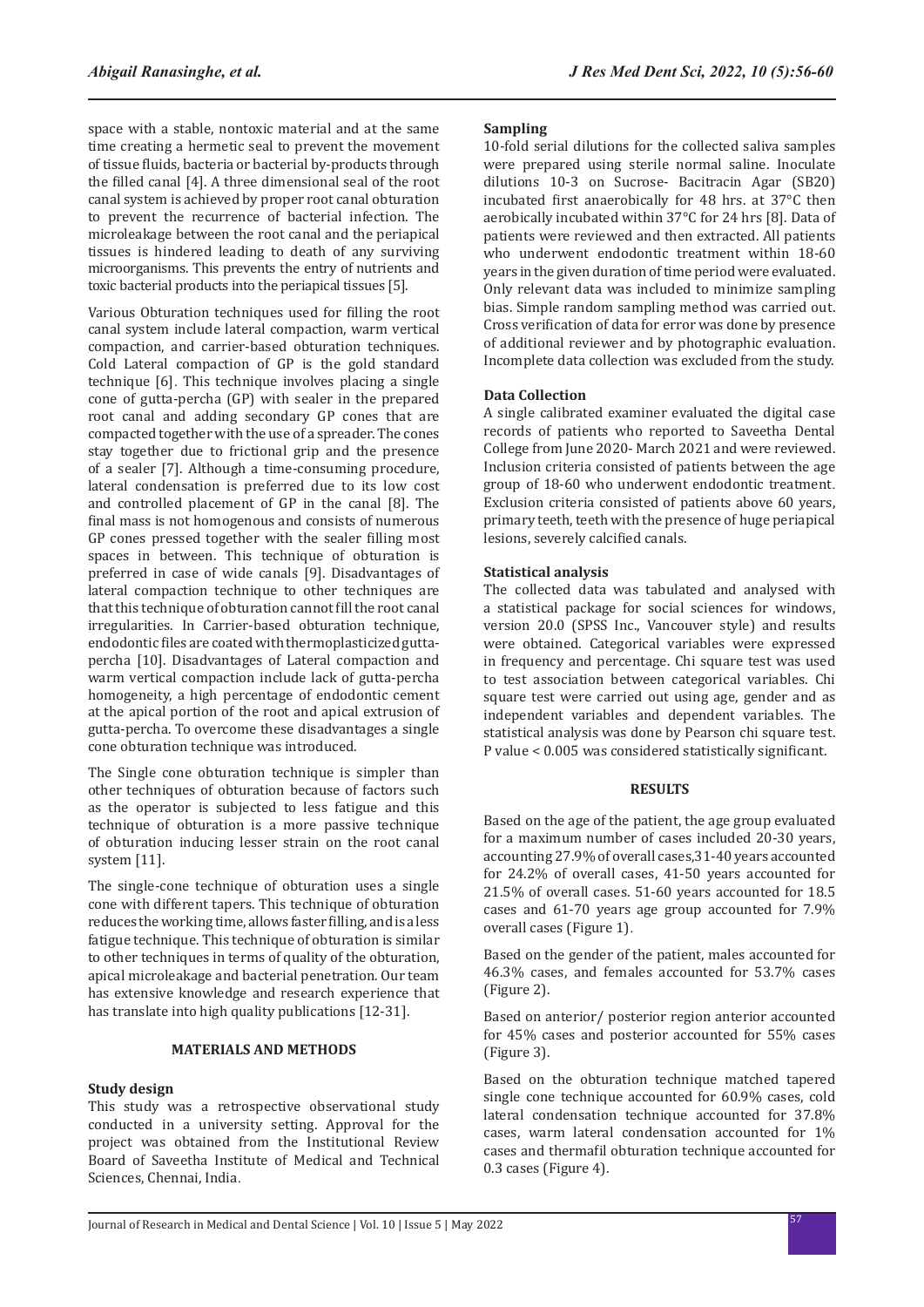

**Figure 1: Bar graph shows the distribution of age among patients who had undergone Root canal treatment. X axis denotes age whereas Y axis denotes number of patients.**



**Figure 2: Bar graph shows the distribution of gender among patients who had undergone root canal treatment. X axis denotes gender whereas Y axis denotes number of patients.**



**Figure 3: Bar graph shows the distribution of anterior/ posterior region. X axis denotes anterior/posterior region whereas Y axis denotes number of patients.**

Based on the site and obturation technique, maximum case in anteriors accounted for cold lateral condensation technique and in posteriors maximum cases accounted for matched tapered single cone technique (Figure 5).

### **DISCUSSION**

In this study it is observed that an increased number



**Figure 4: Bar graph shows the distribution of obturation techniques. X axis denotes obturation technique. Y axis denotes numbered patients.**



**Figure 5: Bar graph shows the association between the obturation technique and site. Chi Square value=1.120; p value=0.476(>0.05), statistically not significant.**

of anterior root canal treatments were done when compared to posterior root canal treatment among dental students. Based on the tooth type, endodontic treatment of molars adds difficulties during root canal treatment for dental students with limited clinical experience. Tooth type was considered as a prognostic factor for root canal treatment according to several studies [32]. In this study it is seen that single cone obturation technique is widely used in posterior teeth when compared to other obturation techniques. Single cone technique of obturation is faster and easier in comparison with other techniques of obturation [33]. In terms of radiographic quality of obturation Lateral condensation is similar to single cone technique of obturation [34]. Single cone obturation systems, however, lacked a durable apical seal.

It is observed that in anteriors cold lateral compaction is predominantly used when compared to other techniques. Lateral compaction technique of obturation is the most commonly used technique and this technique of obturation is preferred in case of wide canals and has a durable apical seal [35]. In warm lateral condensation technique sufficient heating are essential in achieving a good adaptation in canals of widely varying diameter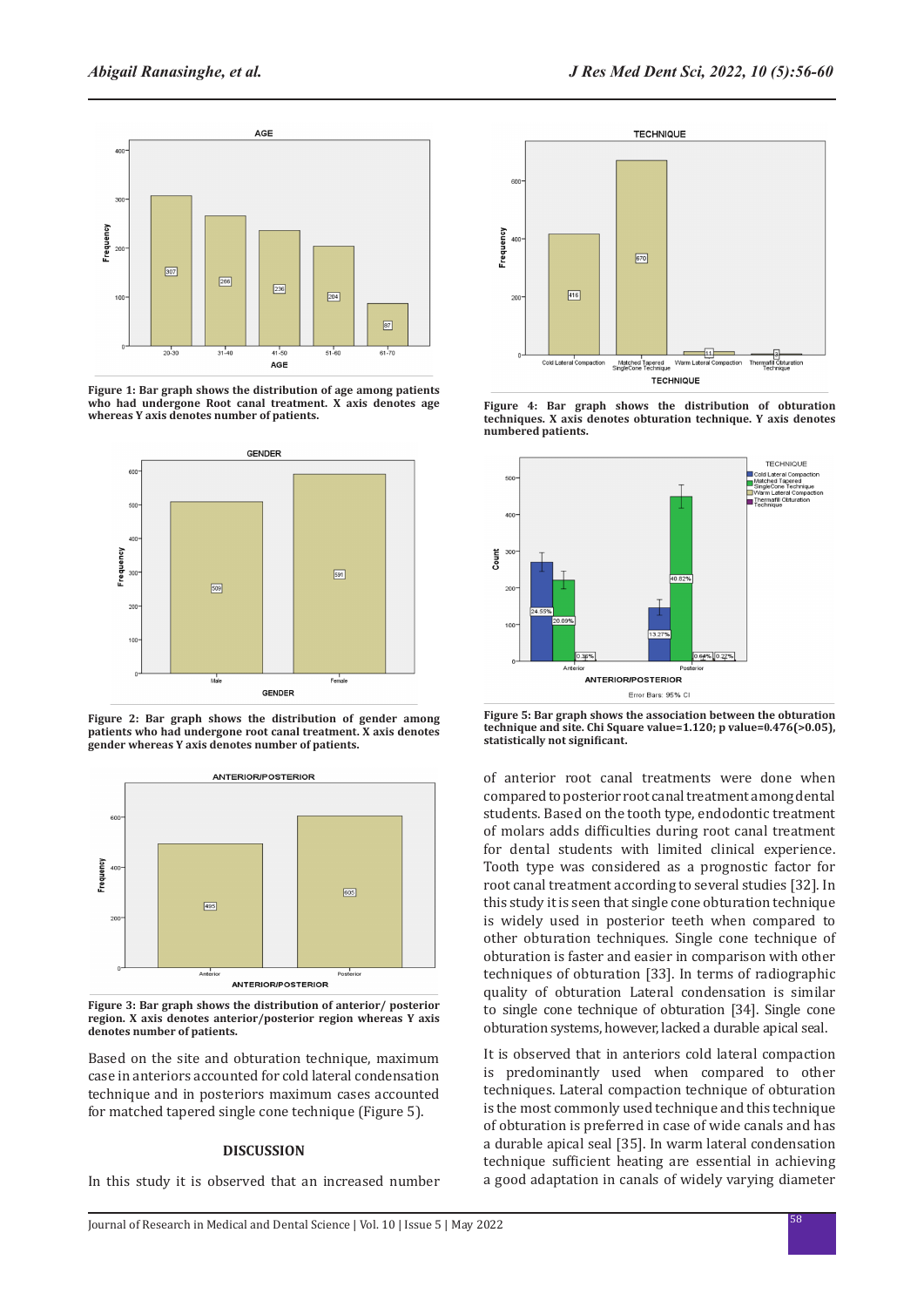reported that multiple heating has shown to produce high levels of gutta-percha shrinkage [36].

Thermafil obturation technique which incorporates the use of thermal or frictional heat to plasticize the guttapercha, allowing for better adaptation to canal walls, higher degree of homogeneity and provide optimum apical and coronal sealing when compared to lateral condensation. However, this root canal obturation technique uses application of forces both laterally and apically to fill the canal in three-dimensionally and induce application of more stress on the root dentin. Single cone obturation technique is a passive obturation technique that prevents stresses on the root canal system and helps in maintaining the accurate placement of guttapercha and prevents extrusion of sealer. The use of a bidirectional spiral along with the single cone obturation technique helps to carry the sealer along the length, moving the excess cement coronally and providing a three-dimensional seal. The use of bioceramic sealers, along with single cone obturation technique, have proved to be beneficial.

This retrospective study was undertaken based on the obturation techniques used in permanent teeth to emphasise that achievement of three-dimensional obturation is an important aspect to prevent reinfection of the root canal system. The main purpose of endodontic treatment is to clean, shape and fill the root canal space thoroughly and prevent any interchange between the oral cavity, the root canal system and periradicular tissues, providing a barrier to reinfection. The success of endodontic treatment depends on adequate mechanical debridement of root canal and quality obturation with biocompatible material.

## **CONCLUSION**

Within the limitations of the study it can be concluded that cold lateral condensation technique is the gold standard technique and can be used in case of wider canals. Single cone obturation technique was the most commonly used obturation technique and has several benefits such as the possibility of a faster endodontic treatment, less induction of apical forces thereby reducing the stress of the root dentin, prevention of excessive extrusion of the root canal sealer and gutta-percha.

#### **ACKNOWLEDGEMENT**

The authors sincerely acknowledge the faculty Medical record department and Information technology department of SIMATS for their tireless help in sorting out datas pertinent to this study.

#### **FUNDING**

The present project is supported/funded/sponsored by Saveetha Institute of Medical and Technical Sciences, Saveetha Dental College and Hospitals, Saveetha University contributed by Anand Cycle Agency.

## **CONFLICT OF INTEREST**

None.

#### **REFERENCES**

- 1. Weis MV, Parashos P, Messer HH. [Effect of obturation](https://onlinelibrary.wiley.com/doi/abs/10.1111/j.1365-2591.2004.00839.x)  [technique on sealer cement thickness and dentinal](https://onlinelibrary.wiley.com/doi/abs/10.1111/j.1365-2591.2004.00839.x)  [tubule penetration.](https://onlinelibrary.wiley.com/doi/abs/10.1111/j.1365-2591.2004.00839.x) Int Endod J 2004; 37:653-63.
- 2. Rao R. Root Canal Morphology and Access Cavity Preparation. Advanced Endod 2009; 105.
- 3. Ainley JE. [Fluorometric assay of the apical seal of root](https://www.sciencedirect.com/science/article/abs/pii/0030422070902744)  [canal fillings](https://www.sciencedirect.com/science/article/abs/pii/0030422070902744). Oral Surg Oral Med Oral Pathol 1970; 29:753-62.
- 4. Manohar MP, Sharma S. [A survey of the knowledge,](https://www.ijdr.in/article.asp?issn=0970-9290;year=2018;volume=29;issue=6;spage=716;epage=720;aulast=Manohar)  [attitude, and awareness about the principal choice](https://www.ijdr.in/article.asp?issn=0970-9290;year=2018;volume=29;issue=6;spage=716;epage=720;aulast=Manohar)  [of intracanal medicaments among the general dental](https://www.ijdr.in/article.asp?issn=0970-9290;year=2018;volume=29;issue=6;spage=716;epage=720;aulast=Manohar)  [practitioners and nonendodontic specialists](https://www.ijdr.in/article.asp?issn=0970-9290;year=2018;volume=29;issue=6;spage=716;epage=720;aulast=Manohar). Indian J Dent Res 2018; 29:716.
- 5. Bailey GC, Ng YL, Cunnington SA, et al. [Root canal](https://onlinelibrary.wiley.com/doi/abs/10.1111/j.1365-2591.2004.00858.x)  [obturation by ultrasonic condensation of gutta-percha.](https://onlinelibrary.wiley.com/doi/abs/10.1111/j.1365-2591.2004.00858.x)  [Part II: an in vitro investigation of the quality of](https://onlinelibrary.wiley.com/doi/abs/10.1111/j.1365-2591.2004.00858.x)  [obturation.](https://onlinelibrary.wiley.com/doi/abs/10.1111/j.1365-2591.2004.00858.x) Int Endod J 2004; 37:694-8.
- 6. Gençoğlu N. [Comparison of 6 different gutta-percha](https://www.sciencedirect.com/science/article/abs/pii/S107921040291704X)  [techniques \(part II\): Thermafil, JS Quick-Fill, Soft Core,](https://www.sciencedirect.com/science/article/abs/pii/S107921040291704X)  [Microseal, System B, and lateral condensation](https://www.sciencedirect.com/science/article/abs/pii/S107921040291704X). Oral Surg Oral Med Oral Pathol Oral Radiol Endod 2003; 96:91-5.
- 7. Levitan ME, Himel VT, Luckey JB. [The effect of insertion](https://www.sciencedirect.com/science/article/abs/pii/S0099239905603949)  [rates on fill length and adaptation of a thermoplasticized](https://www.sciencedirect.com/science/article/abs/pii/S0099239905603949)  [gutta-percha technique](https://www.sciencedirect.com/science/article/abs/pii/S0099239905603949). J Endod 2003; 29:505-8.
- 8. Cueva-Goig R, Forner-Navarro L, Llena-Puy MC. [Microscopic assessment of the sealing ability of three](http://www.medicinaoral.com/medoralfree01/aop/52847.pdf)  [endodontic filling techniques](http://www.medicinaoral.com/medoralfree01/aop/52847.pdf). J Clin Exp Dent 2016; 8:e27.
- 9. Cailleteau JG, Mullaney TP. [Prevalence of teaching](https://www.sciencedirect.com/science/article/abs/pii/S0099239997801914)  [apical patency and various instrumentation and](https://www.sciencedirect.com/science/article/abs/pii/S0099239997801914)  [obturation techniques in United States dental schools](https://www.sciencedirect.com/science/article/abs/pii/S0099239997801914). J Endod 1997; 23:394-6.
- 10. Cueva-Goig R, Llena-Puy C, Forner-Navarro L. Apical sealing evaluation of three root canal filling techniques. Medicina Oral Patología Oral y Cirugia Bucal. 2012: S9–0.
- 11. Collins J, Walker MP, Kulild J, et al. [A Comparison of](https://www.sciencedirect.com/science/article/abs/pii/S0099239905000385)  [Three Gutta-Percha Obturation Techniques to Replicate](https://www.sciencedirect.com/science/article/abs/pii/S0099239905000385)  [Canal Irregularities](https://www.sciencedirect.com/science/article/abs/pii/S0099239905000385). J Endod 2006; 32:762-5.
- 12. Muthukrishnan L. [Imminent antimicrobial bioink](https://www.sciencedirect.com/science/article/abs/pii/S0144861721001612)  [deploying cellulose, alginate, EPS and synthetic](https://www.sciencedirect.com/science/article/abs/pii/S0144861721001612)  [polymers for 3D bioprinting of tissue constructs.](https://www.sciencedirect.com/science/article/abs/pii/S0144861721001612) Carbohydr Polym 2021; 260:117774.
- 13. PradeepKumar AR, Shemesh H, Nivedhitha MS, et al. [Diagnosis of Vertical Root Fractures by Cone-beam](https://www.jendodon.com/article/S0099-2399(21)00288-0/fulltext)  [Computed Tomography in Root-filled Teeth with](https://www.jendodon.com/article/S0099-2399(21)00288-0/fulltext)  [Confirmation by Direct Visualization: A Systematic](https://www.jendodon.com/article/S0099-2399(21)00288-0/fulltext)  [Review and Meta-Analysis.](https://www.jendodon.com/article/S0099-2399(21)00288-0/fulltext) J Endod 2021; 47:1198-214.
- 14. Chakraborty T, Jamal RF, Battineni G, et al. [A Review](https://www.mdpi.com/1660-4601/18/10/5131)  [of Prolonged Post-COVID-19 Symptoms and Their](https://www.mdpi.com/1660-4601/18/10/5131)